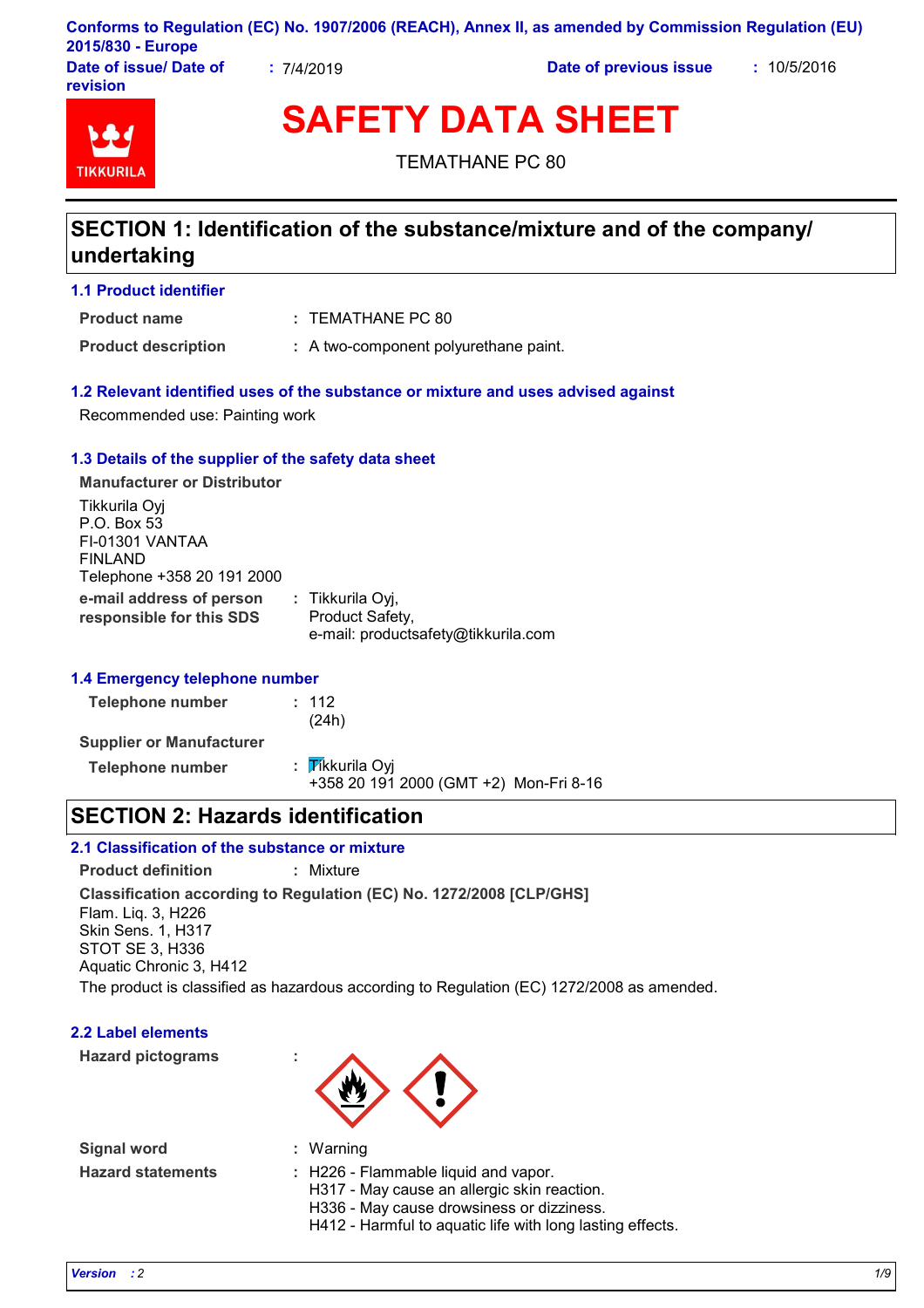| Date of issue/Date of revision        | <i>TEMATHANE PC 80</i><br>04.07.2019 Date of previous issue<br>05.10.2016.                                                                                                                                                                                                                                     |
|---------------------------------------|----------------------------------------------------------------------------------------------------------------------------------------------------------------------------------------------------------------------------------------------------------------------------------------------------------------|
| <b>Precautionary statements</b>       |                                                                                                                                                                                                                                                                                                                |
| <b>General</b>                        | : Not applicable.                                                                                                                                                                                                                                                                                              |
| <b>Prevention</b>                     | : P210 - Keep away from heat, hot surfaces, sparks, open flames and other ignition<br>sources. No smoking.<br>P261 - Avoid breathing mist/vapors/spray.<br>P273 - Avoid release to the environment.<br>P280 - Wear protective gloves.<br>P284 - In case of inadequate ventilation wear respiratory protection. |
| <b>Response</b>                       | : P302 + P352 - IF ON SKIN: Wash with plenty of soap and water.                                                                                                                                                                                                                                                |
| <b>Storage</b>                        | : Not applicable.                                                                                                                                                                                                                                                                                              |
| <b>Disposal</b>                       | : Not applicable.                                                                                                                                                                                                                                                                                              |
| <b>Hazardous ingredients</b>          | : <b>hydrocarbons</b> , C9, aromatics<br>n-butyl acetate<br>reaction product of bis(1,2,2,6,6-pentamethyl-4-piperidyl)sebacate and methyl-<br>1,2,2,6,6-pentamethyl-4-piperidylsebacate                                                                                                                        |
| <b>Supplemental label</b><br>elements | : Contains small amounts of sensitizing substances: 1-methyl<br>1,2,2,6,6-pentamethylpiperidin-4-yl decanedioate bis(1,2,2,6,6-pentamethylpiperidin-<br>4-yl) decanedioate                                                                                                                                     |

#### **2.3 Other hazards**

**Other hazards which do : not result in classification** : None known.

## **SECTION 3: Composition/information on ingredients**

|                                                                                                                                            |                                                                                    |               | <b>Classification</b>                                                                                                     |              |
|--------------------------------------------------------------------------------------------------------------------------------------------|------------------------------------------------------------------------------------|---------------|---------------------------------------------------------------------------------------------------------------------------|--------------|
| <b>Product/ingredient</b><br>name                                                                                                          | <b>Identifiers</b>                                                                 | $\frac{9}{6}$ | <b>Regulation (EC) No.</b><br>1272/2008 [CLP]                                                                             | <b>Notes</b> |
| <b>hydrocarbons</b> , C9, aromatics                                                                                                        | REACH #: 01-2119455851-35<br>EC: 918-668-5<br>$CAS: -$                             | $≥10 - ≤19$   | Flam. Lig. 3, H226<br>STOT SE 3, H335<br>STOT SE 3, H336<br>Asp. Tox. 1, H304<br>Aquatic Chronic 2, H411<br><b>EUH066</b> | H.P          |
| n-butyl acetate                                                                                                                            | REACH #: 01-2119485493-29<br>EC: 204-658-1<br>CAS: 123-86-4<br>Index: 607-025-00-1 | ≤10           | Flam. Lig. 3, H226<br>STOT SE 3, H336<br><b>EUH066</b>                                                                    |              |
| reaction product of bis<br>(1,2,2,6,6-pentamethyl-4-piperidyl)<br>sebacate and methyl-<br>$1,2,2,6,6$ -pentamethyl-<br>4-piperidylsebacate | REACH #: 01-2119491304-40<br>CAS: 41556-26-7/82919-37-7                            | $≤0.52$       | Skin Sens. 1A, H317<br>Aquatic Acute 1, H400 (M=1)<br>Aquatic Chronic 1, H410 (M=1)                                       |              |
| 1-methyl<br>1,2,2,6,6-pentamethylpiperidin-4-yl<br>decanedioate bis<br>(1,2,2,6,6-pentamethylpiperidin-4-yl)<br>decanedioate               | EC: 915-687-0<br>CAS: 1065336-91-5                                                 | < 0.1         | Skin Sens. 1A, H317                                                                                                       |              |
|                                                                                                                                            |                                                                                    |               | See Section 16 for the full<br>text of the H statements<br>declared above.                                                |              |

There are no additional ingredients present which, within the current knowledge of the supplier, are classified and contribute to the classification of the substance and hence require reporting in this section.

There are no additional ingredients present which, within the current knowledge of the supplier and in the concentrations applicable, are classified as hazardous to health or the environment, are PBTs or vPvBs or have been assigned a workplace exposure limit and hence require reporting in this section.

Occupational exposure limits, if available, are listed in Section 8.

Notes, if applicable, refer to Notes given in Annex VI of 1272/2008/EC.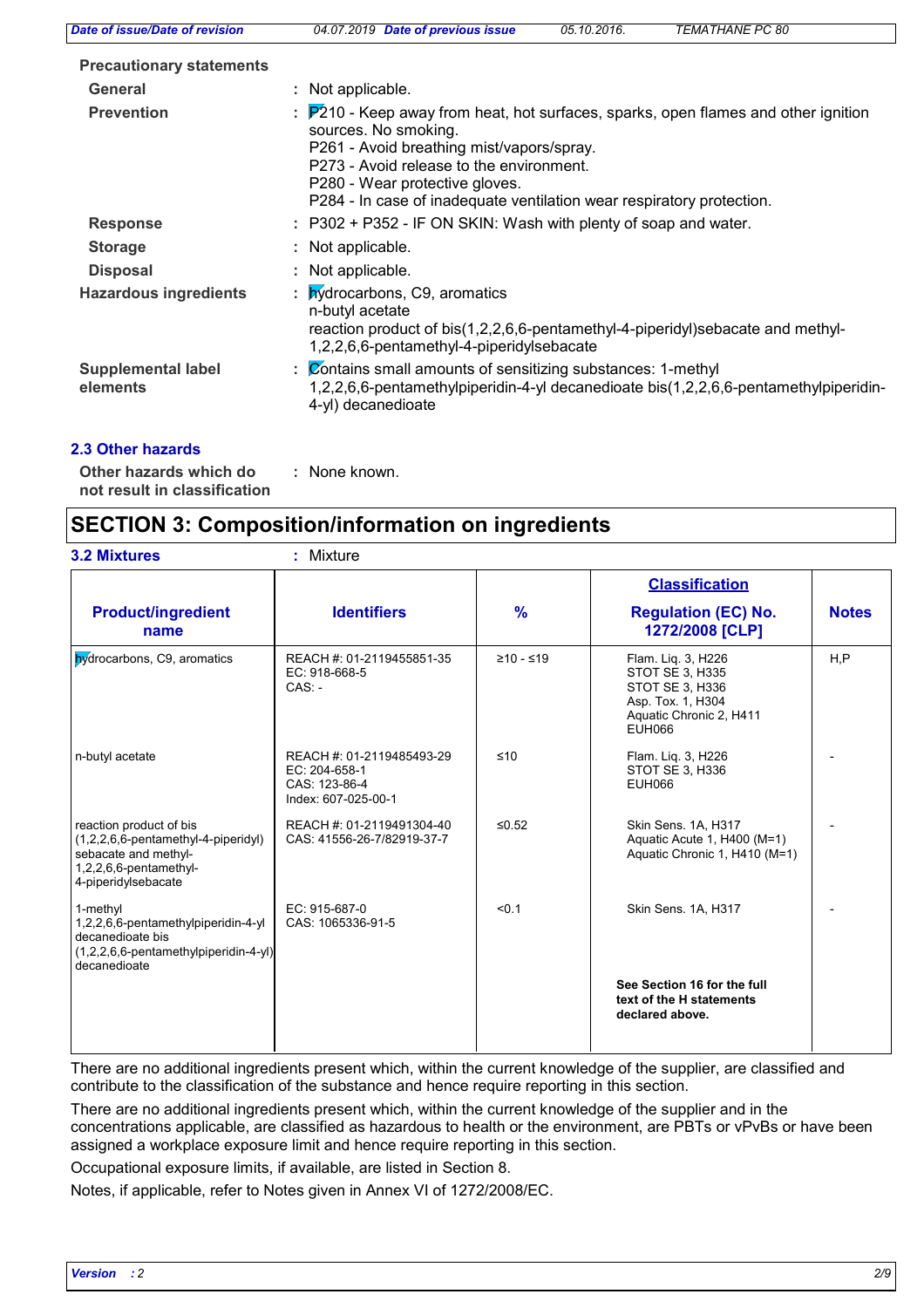# **SECTION 4: First aid measures**

| 4.1 Description of first aid measures |                                                                                                                                                                                                                                                        |
|---------------------------------------|--------------------------------------------------------------------------------------------------------------------------------------------------------------------------------------------------------------------------------------------------------|
| General                               | : In all cases of doubt, or when symptoms persist, seek medical attention. Show this<br>safety data sheet or label to the doctor if possible.                                                                                                          |
| Eye contact                           | : Check for and remove any contact lenses. Immediately flush eyes with plenty of<br>lukewarm water, keeping eyelids open. Continue to rinse for at least 15 minutes.<br>Get medical attention if symptoms occur.                                       |
| <b>Inhalation</b>                     | : Remove to fresh air. Keep person warm and at rest. If not breathing, if breathing is<br>irregular or if respiratory arrest occurs, provide artificial respiration or oxygen by<br>trained personnel. Get medical attention.                          |
| <b>Skin contact</b>                   | : Remove contaminated clothing and shoes. Wash skin thoroughly with soap and<br>water or use recognized skin cleanser. Do NOT use solvents or thinners. Get<br>medical attention if symptoms occur.                                                    |
| Ingestion                             | : If accidentally swallowed rinse the mouth with plenty of water (only if the person is<br>conscious) and obtain immediate medical attention. Remove to fresh air and keep<br>at rest in a position comfortable for breathing. Do NOT induce vomiting. |

#### **4.2 Most important symptoms and effects, both acute and delayed**

May cause an allergic skin reaction.

May cause drowsiness or dizziness.

See Section 11 for more detailed information on health effects and symptoms.

#### **4.3 Indication of any immediate medical attention and special treatment needed**

None.

# **SECTION 5: Firefighting measures**

#### **5.1 Extinguishing media**

| <b>Suitable extinguishing</b><br>: Use an extinguishing agent suitable for the surrounding fire. Recommended:<br>Alcohol resistant foam, CO <sub>2</sub> , powders or water spray/mist.<br>media<br><b>Unsuitable extinguishing</b><br>: Do not use a direct water jet that could spread the fire.<br>media<br>5.2 Special hazards arising from the substance or mixture<br>Hazards from the<br>: Flammable liquid and vapor. Fire will produce dense black smoke. Exposure to<br>decomposition products may cause a health hazard. The vapor/gas is heavier than<br>substance or mixture<br>air and will spread along the ground. Vapors may accumulate in low or confined<br>areas or travel a considerable distance to a source of ignition and flash back.<br>Runoff to sewer may create fire or explosion hazard.<br><b>Hazardous combustion</b><br>: When exposed to high temperatures, hazardous decomposition products may be<br>produced, such as carbon monoxide and dioxide, smoke, oxides of nitrogen etc.<br>products<br><b>5.3 Advice for firefighters</b><br><b>Special protective actions</b><br>: Move containers from fire area if this can be done without risk. Use water spray to<br>keep fire-exposed containers cool. This material is hazardous to aquatic organisms.<br>for fire-fighters |  |
|--------------------------------------------------------------------------------------------------------------------------------------------------------------------------------------------------------------------------------------------------------------------------------------------------------------------------------------------------------------------------------------------------------------------------------------------------------------------------------------------------------------------------------------------------------------------------------------------------------------------------------------------------------------------------------------------------------------------------------------------------------------------------------------------------------------------------------------------------------------------------------------------------------------------------------------------------------------------------------------------------------------------------------------------------------------------------------------------------------------------------------------------------------------------------------------------------------------------------------------------------------------------------------------------------------------------|--|
|                                                                                                                                                                                                                                                                                                                                                                                                                                                                                                                                                                                                                                                                                                                                                                                                                                                                                                                                                                                                                                                                                                                                                                                                                                                                                                                    |  |
|                                                                                                                                                                                                                                                                                                                                                                                                                                                                                                                                                                                                                                                                                                                                                                                                                                                                                                                                                                                                                                                                                                                                                                                                                                                                                                                    |  |
|                                                                                                                                                                                                                                                                                                                                                                                                                                                                                                                                                                                                                                                                                                                                                                                                                                                                                                                                                                                                                                                                                                                                                                                                                                                                                                                    |  |
|                                                                                                                                                                                                                                                                                                                                                                                                                                                                                                                                                                                                                                                                                                                                                                                                                                                                                                                                                                                                                                                                                                                                                                                                                                                                                                                    |  |
|                                                                                                                                                                                                                                                                                                                                                                                                                                                                                                                                                                                                                                                                                                                                                                                                                                                                                                                                                                                                                                                                                                                                                                                                                                                                                                                    |  |
|                                                                                                                                                                                                                                                                                                                                                                                                                                                                                                                                                                                                                                                                                                                                                                                                                                                                                                                                                                                                                                                                                                                                                                                                                                                                                                                    |  |
| Fire water contaminated with this material must be contained and prevented from<br>being discharged to any waterway, sewer or drain.                                                                                                                                                                                                                                                                                                                                                                                                                                                                                                                                                                                                                                                                                                                                                                                                                                                                                                                                                                                                                                                                                                                                                                               |  |
| <b>Special protective</b><br>: Fire-fighters should wear appropriate protective equipment and self-contained<br>breathing apparatus (SCBA) with a full face-piece operated in positive pressure<br>equipment for fire-fighters<br>mode.                                                                                                                                                                                                                                                                                                                                                                                                                                                                                                                                                                                                                                                                                                                                                                                                                                                                                                                                                                                                                                                                            |  |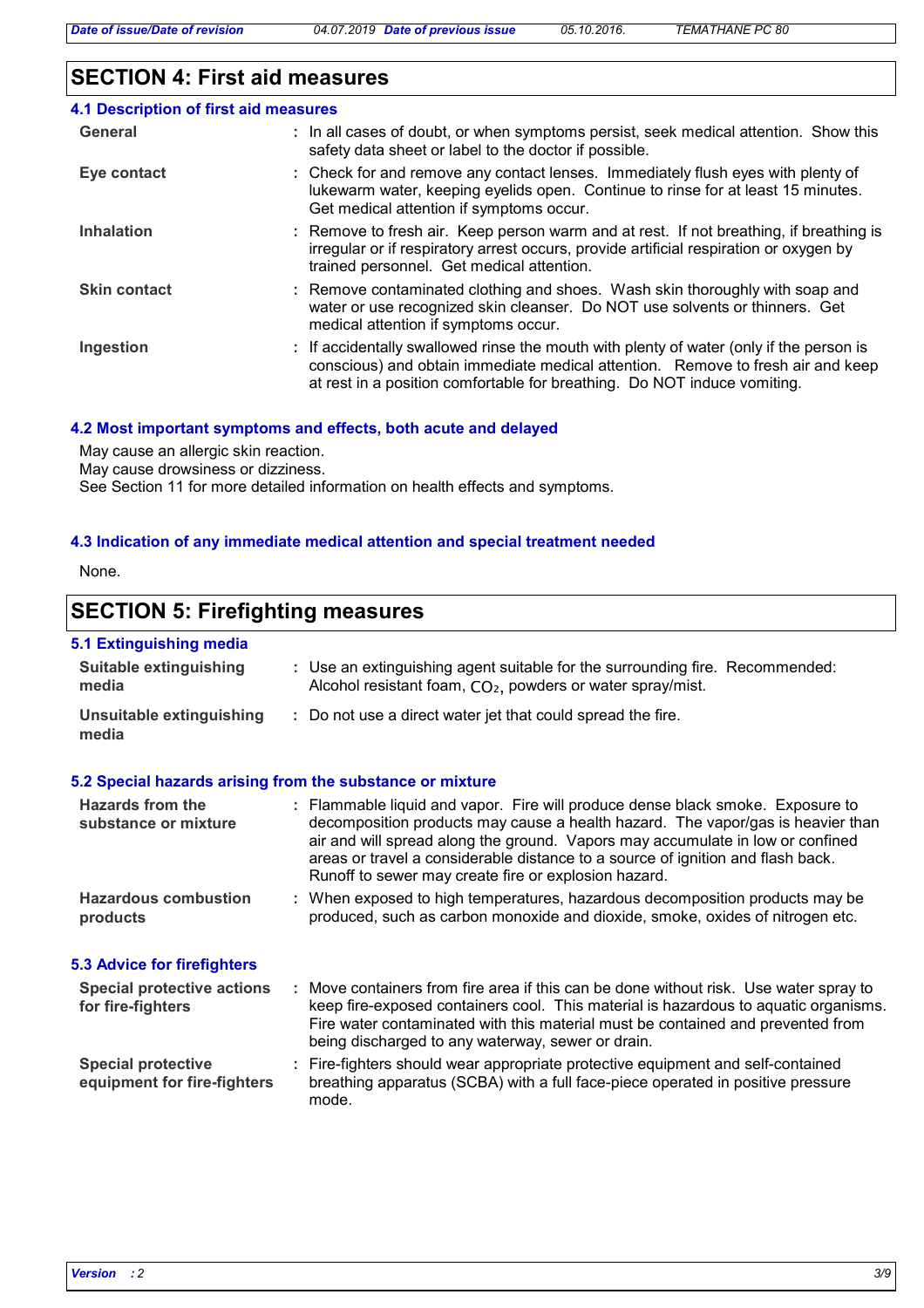### **SECTION 6: Accidental release measures**

| <b>6.1 Personal precautions,</b><br>protective equipment and<br>emergency procedures | : Shut off all ignition sources. No flares, smoking or flames in hazard area. Provide<br>adequate ventilation. Avoid breathing vapor or mist. Avoid direct skin contact with<br>product. See Section 8 for information on appropriate personal protective<br>equipment. |
|--------------------------------------------------------------------------------------|-------------------------------------------------------------------------------------------------------------------------------------------------------------------------------------------------------------------------------------------------------------------------|
| <b>6.2 Environmental</b><br><b>precautions</b>                                       | : Hazardous to aguatic environment. Do not allow to enter drains, water courses or<br>soil.                                                                                                                                                                             |
| 6.3 Methods and materials<br>for containment and<br>cleaning up                      | : Contain and collect spillage with non-combustible, absorbent material e.g. sand,<br>earth, vermiculite or diatomaceous earth and place in container for disposal<br>according to local regulations. Preferably clean with a detergent. Avoid using<br>solvents.       |
| 6.4 Reference to other<br><b>sections</b>                                            | : See Section 1 for emergency contact information.<br>See Section 13 for additional waste treatment information.                                                                                                                                                        |

### **SECTION 7: Handling and storage**

| <b>7.1 Precautions for safe</b><br>handling                                          | : Wapors are heavier than air and may spread along floors. Vapors may form explosive<br>mixtures with air. Prevent the creation of flammable or explosive concentrations of<br>vapors in air and avoid vapor concentrations higher than the occupational exposure<br>limits. Isolate from sources of heat, sparks and open flame. In addition, the product<br>should only be used in areas from which all naked lights and other sources of ignition<br>have been excluded. Electrical equipment should be protected to the appropriate<br>standard. Mixture may charge electrostatically: always use earthing leads when<br>transferring from one container to another. No sparking tools should be used.<br>Skin contact with the product and exposure to spray mist and vapor should be<br>avoided. Avoid contact with skin and eyes. Avoid inhalation of dust from sanding.<br>Wear appropriate respirator when ventilation is inadequate. See Section 8 for<br>information on appropriate personal protective equipment. Eating, drinking and<br>smoking should be prohibited in areas where this material is handled and stored.<br>Wash hands before breaks and immediately after handling the product. Avoid<br>release to the environment. |
|--------------------------------------------------------------------------------------|-----------------------------------------------------------------------------------------------------------------------------------------------------------------------------------------------------------------------------------------------------------------------------------------------------------------------------------------------------------------------------------------------------------------------------------------------------------------------------------------------------------------------------------------------------------------------------------------------------------------------------------------------------------------------------------------------------------------------------------------------------------------------------------------------------------------------------------------------------------------------------------------------------------------------------------------------------------------------------------------------------------------------------------------------------------------------------------------------------------------------------------------------------------------------------------------------------------------------------------------------------|
| <b>7.2 Conditions for safe</b><br>storage, including any<br><b>incompatibilities</b> | : Store away from direct sunlight in a dry, cool and well-ventilated area, away from<br>incompatible materials (see Section 10). Store and use away from heat, sparks,<br>open flame or any other ignition source. No smoking. Keep container tightly closed.<br>Containers that have been opened must be carefully resealed and kept upright to<br>prevent leakage. Do not store in unlabeled containers. Recommended storage<br>temperature is $+5^{\circ}$ C +25°C. Store in accordance with local regulations.                                                                                                                                                                                                                                                                                                                                                                                                                                                                                                                                                                                                                                                                                                                                  |
| 7.3 Specific end use(s)                                                              | $:$ None.                                                                                                                                                                                                                                                                                                                                                                                                                                                                                                                                                                                                                                                                                                                                                                                                                                                                                                                                                                                                                                                                                                                                                                                                                                           |

### **SECTION 8: Exposure controls/personal protection**

### **8.1 Control parameters**

No exposure limit value known. **Occupational exposure limits**

**procedures**

Recommended monitoring : If this product contains ingredients with exposure limits, personal, workplace atmosphere or biological monitoring may be required to determine the effectiveness of the ventilation or other control measures and/or the necessity to use respiratory protective equipment.

#### **DNELs/DMELs**

No DNELs/DMELs available.

#### **PNECs**

No PNECs available.

#### **8.2 Exposure controls**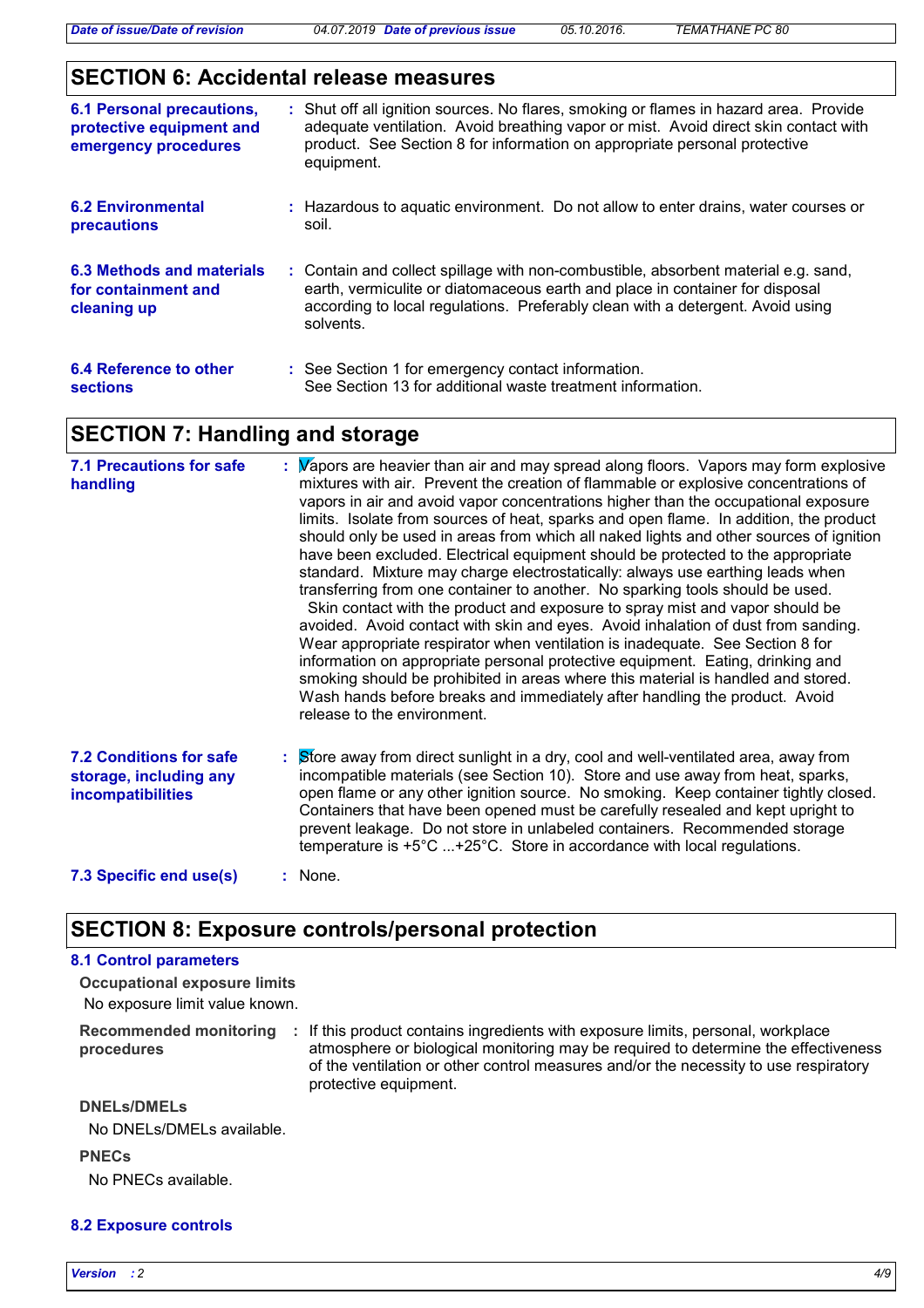| Date of issue/Date of revision            | 04.07.2019 Date of previous issue                                                                                                                                                                                                                                                                                                                                                                                                                                                                                                                                                        | 05.10.2016. | TEMATHANE PC 80 |
|-------------------------------------------|------------------------------------------------------------------------------------------------------------------------------------------------------------------------------------------------------------------------------------------------------------------------------------------------------------------------------------------------------------------------------------------------------------------------------------------------------------------------------------------------------------------------------------------------------------------------------------------|-------------|-----------------|
| Appropriate engineering controls          |                                                                                                                                                                                                                                                                                                                                                                                                                                                                                                                                                                                          |             |                 |
|                                           | Provide adequate ventilation. Where reasonably practicable, this should be achieved by the use of local exhaust<br>ventilation and good general extraction. Use explosion-proof ventilation equipment. If these are not sufficient to<br>maintain concentrations of particulates and solvent vapours below the OEL, suitable respiratory protection must be<br>worn (see Personal protection for both components). Comply with the health and safety at work laws.                                                                                                                       |             |                 |
| <b>Individual protection measures</b>     |                                                                                                                                                                                                                                                                                                                                                                                                                                                                                                                                                                                          |             |                 |
| <b>Eye/face protection</b>                | : Use safety eyewear designed to protect against splash of liquids (EN166).                                                                                                                                                                                                                                                                                                                                                                                                                                                                                                              |             |                 |
| <b>Hand protection</b>                    | : Always wear approved protective gloves against chemicals. Gloves should be<br>replaced regularly and if there is any sign of damage to the glove material. The<br>instructions and information provided by the glove manufacturer on use, storage,<br>maintenance and replacement must be followed.<br>Recommended glove material (EN374):<br>< 1 hour (breakthrough time): nitrile rubber<br>> 8 hours (breakthrough time): fluor rubber, laminated foil<br>Not recommended: PVC or natural rubber (latex) gloves                                                                     |             |                 |
| <b>Skin protection</b>                    | : Wear suitable protective clothing. This product is classified as flammable. If<br>necessary, personnel should wear antistatic clothing made of natural fibers or of<br>high-temperature-resistant synthetic fibers.                                                                                                                                                                                                                                                                                                                                                                    |             |                 |
| <b>Respiratory protection</b>             | : If ventilation is inadequate, use respirator that will protect against organic vapor and<br>dust/mist. During spray-application use respirators with combination filter A/P3<br>(EN405:2001). Wear a half mask or full face respirator with gas and vapor filter A<br>and dust filter P2 during sanding (EN140:1998, EN405:2001). During continuous<br>and long-term work the use of motor-driven or air-fed respirators is recommended<br>(EN12941:1998). Be sure to use an approved/certified respirator or equivalent.<br>Check that mask fits tightly and change filter regularly. |             |                 |
| <b>Environmental exposure</b><br>controls | : For information regarding environmental protection measures, please refer to<br>section 13 for waste handling, section 7 for handling and storage and section 1.2<br>for relevant identified uses of the substance or mixture and uses advised against.                                                                                                                                                                                                                                                                                                                                |             |                 |

# **SECTION 9: Physical and chemical properties**

#### **9.1 Information on basic physical and chemical properties**

| 9. THILOHIRADON ON DASIC PHYSICAL AND CHEMICAL PROPERTIES  |   |                                                                  |
|------------------------------------------------------------|---|------------------------------------------------------------------|
| Appearance                                                 |   |                                                                  |
| <b>Physical state</b>                                      |   | : Liquid.                                                        |
| Color                                                      |   | : Coloured                                                       |
| Odor                                                       |   | Strong.                                                          |
| <b>Odor threshold</b>                                      |   | Not relevant for the hazard assessment of the product.           |
| pH                                                         |   | Not relevant for the hazard assessment of the product.           |
| <b>Melting point/freezing point</b>                        |   | $:$ <-90°C (n-butyl acetate)                                     |
| Initial boiling point and<br>boiling range                 |   | $: 126^{\circ}$ C (n-butyl acetate)                              |
| <b>Flash point</b>                                         |   | $: 23 °C$ (n-butyl acetate)                                      |
| <b>Evaporation rate</b>                                    |   | 1 (butyl acetate = $1$ ) (n-butyl acetate)                       |
| Flammability (solid, gas)                                  |   | : Not applicable. Product is a liquid.                           |
| Upper/lower flammability or<br>explosive limits            |   | : Lower: 1.4% (n-butyl acetate)<br>Upper: 7.6% (n-butyl acetate) |
| Vapor pressure                                             |   | $V$ .5 kPa [room temperature] (n-butyl acetate)                  |
| <b>Vapor density</b>                                       |   | $: 4$ (n-butyl acetate)                                          |
| <b>Density</b>                                             | ÷ | $\sqrt{1/3}$ to 1.5 g/cm <sup>3</sup>                            |
| Solubility(ies)                                            |   | insoluble in water.                                              |
| Partition coefficient: n-octanol/: Not available.<br>water |   |                                                                  |
| <b>Auto-ignition temperature</b>                           |   | $: 415^{\circ}$ C (n-butyl acetate)                              |
| <b>Decomposition temperature</b>                           |   | : Not relevant for the hazard assessment of the product.         |
| <b>Viscosity</b>                                           |   | $:$ >60 s [ISO 6mm cup]                                          |
| <b>Explosive properties</b>                                |   | : No explosive ingredients present.                              |
| <b>Oxidizing properties</b>                                |   | : No oxidizing ingredients present.                              |
|                                                            |   |                                                                  |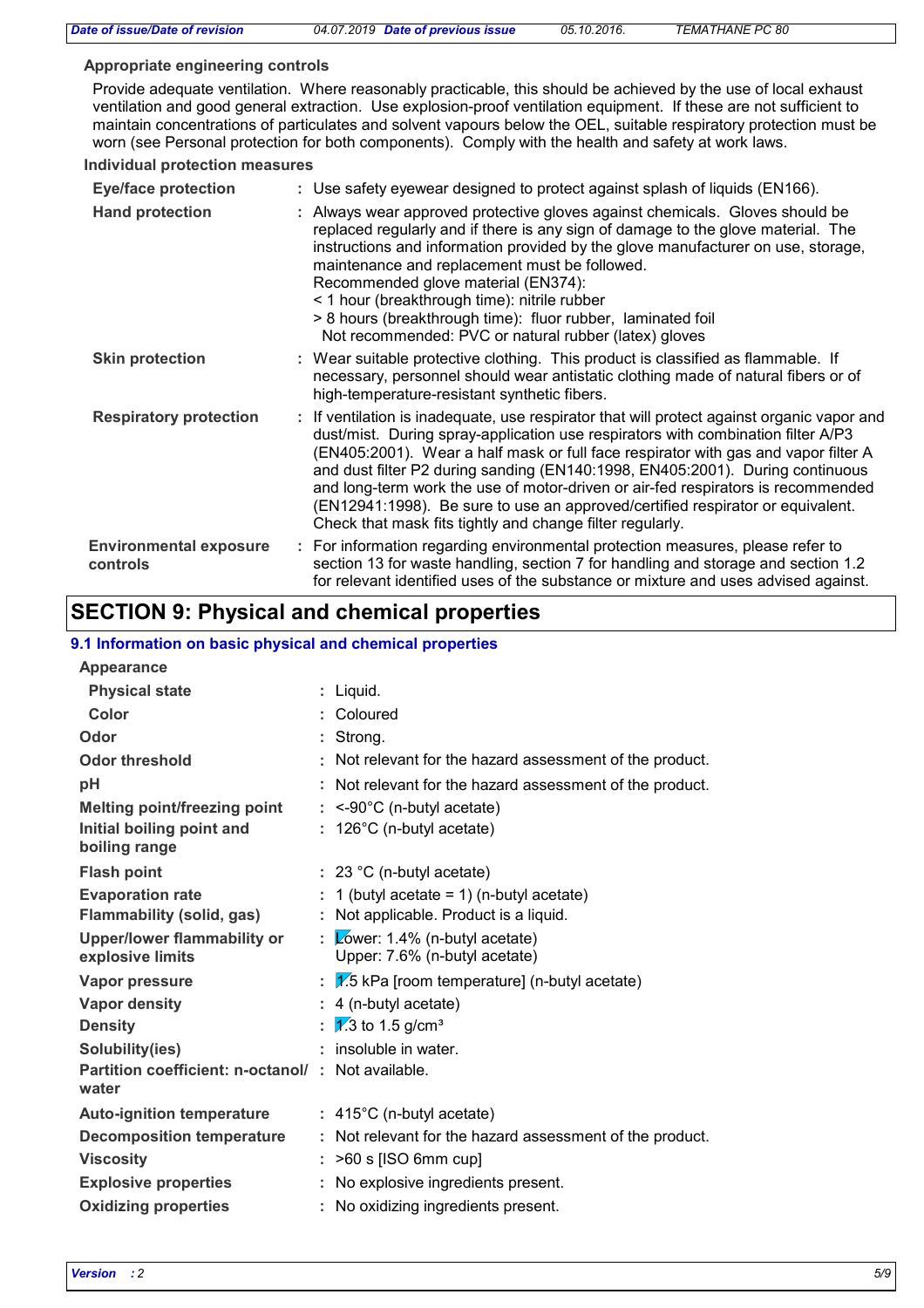#### **9.2 Other information**

No additional information.

| <b>SECTION 10: Stability and reactivity</b>     |  |                                                                                                                                                               |  |  |
|-------------------------------------------------|--|---------------------------------------------------------------------------------------------------------------------------------------------------------------|--|--|
| <b>10.1 Reactivity</b>                          |  | : See Section 10.5.                                                                                                                                           |  |  |
| <b>10.2 Chemical stability</b>                  |  | : Stable under recommended storage and handling conditions (see Section 7).                                                                                   |  |  |
| 10.3 Possibility of<br>hazardous reactions      |  | : May present an explosion hazard when material is suspended in air in confined<br>areas or equipment and subjected to spark, heat or flame.                  |  |  |
| <b>10.4 Conditions to avoid</b>                 |  | : Avoid extreme heat and freezing. Avoid all possible sources of ignition (spark or<br>flame).                                                                |  |  |
| 10.5 Incompatible materials                     |  | : Keep away from the following materials to prevent strong exothermic reactions:<br>oxidizing agents<br>strong acids<br>strong alkalis                        |  |  |
| <b>10.6 Hazardous</b><br>decomposition products |  | : When exposed to high temperatures, hazardous decomposition products may be<br>produced, such as carbon monoxide and dioxide, smoke, oxides of nitrogen etc. |  |  |

### **SECTION 11: Toxicological information**

#### **11.1 Information on toxicological effects**

There is no testdata available on the product itself.

The product is classified as hazardous according to Regulation (EC) 1272/2008 as amended.

Exposure to component solvent vapor concentrations in excess of the stated occupational exposure limit may result in adverse health effects such as mucous membrane and respiratory system irritation and adverse effects on the kidneys, liver and central nervous system. Symptoms and signs include headache, dizziness, fatigue, muscular weakness, drowsiness and, in extreme cases, loss of consciousness. Repeated or prolonged contact with the mixture may cause removal of natural fat from the skin, resulting in non-allergic contact dermatitis and absorption through the skin. If splashed in the eyes, the liquid may cause irritation and reversible damage. Ingestion may cause nausea, diarrhea and vomiting.

**Acute toxicity**

Not classified.

**Irritation/Corrosion**

Not classified.

**Sensitization**

May cause an allergic skin reaction.

**Mutagenicity**

Not classified.

**Carcinogenicity**

Not classified.

**Reproductive toxicity**

Not classified.

**Teratogenicity**

Not classified.

**Specific target organ toxicity (single exposure)**

May cause drowsiness or dizziness.

**Specific target organ toxicity (repeated exposure)**

Not classified.

**Aspiration hazard**

Not classified.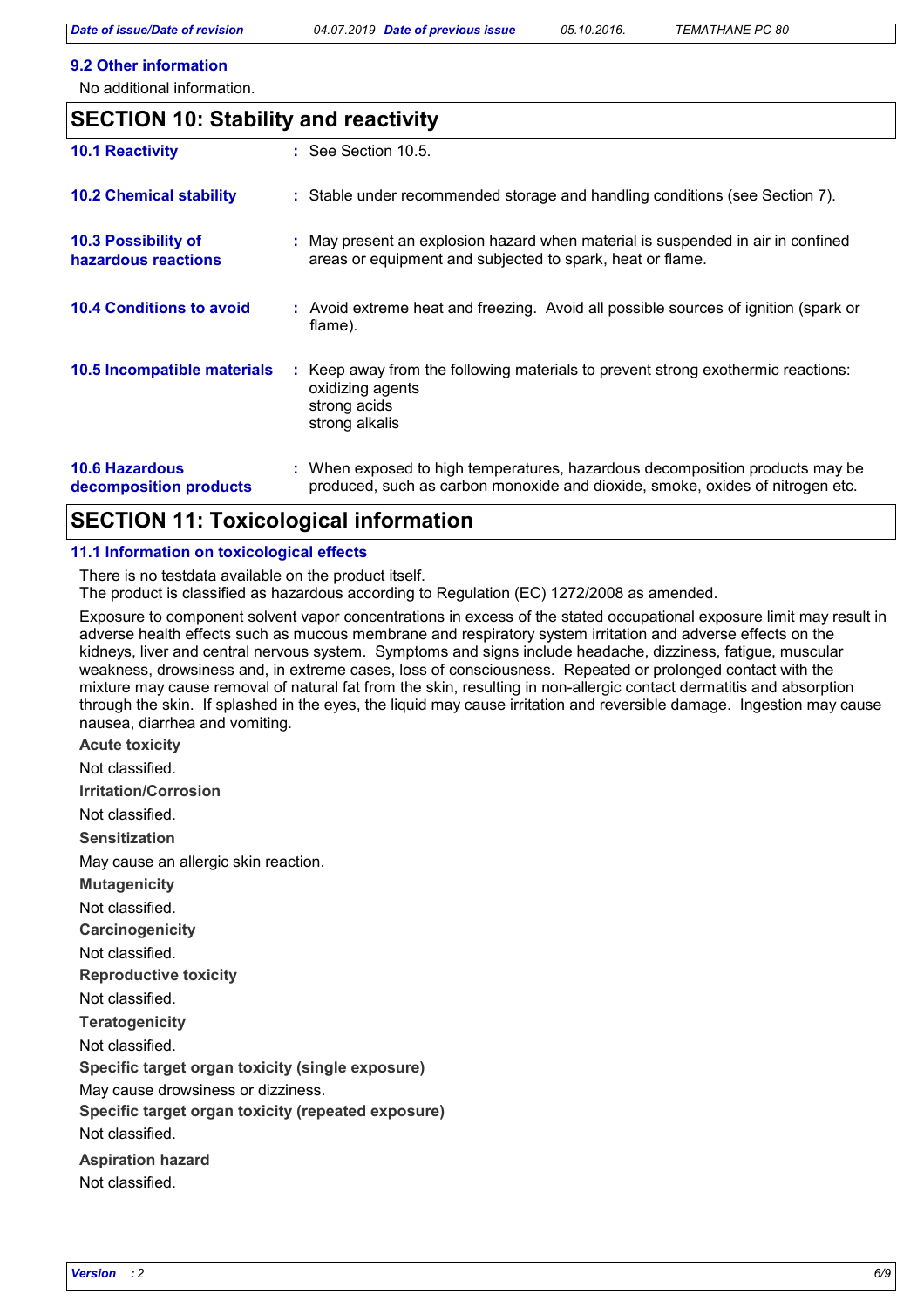### **SECTION 12: Ecological information**

Ecological testing has not been conducted on this product. Do not allow to enter drains, water courses or soil.

The product is classified as environmetally hazardous according to Regulation (EC) 1272/2008. Harmful to aquatic life with long lasting effects.

#### **12.1 Toxicity**

| <b>Product/ingredient name</b>                                                                                                                   | <b>Result</b>  | <b>Species</b>             | <b>Exposure</b> |
|--------------------------------------------------------------------------------------------------------------------------------------------------|----------------|----------------------------|-----------------|
| <b>Xydrocarbons, C9, aromatics   LC50 1 mg/l</b>                                                                                                 |                | Fish                       | 196 hours       |
| reaction product of bis<br>$(1,2,2,6,6$ -pentamethyl-<br>4-piperidyl)sebacate and<br>methyl-<br>$1,2,2,6,6$ -pentamethyl-<br>4-piperidylsebacate | LC50 0.9 mg/l  | Fish - Brachydanio rerio   | 196 hours       |
|                                                                                                                                                  | LC50 0.97 mg/l | Fish - Lepomis macrochirus | 196 hours       |

#### **12.2 Persistence and degradability**

| <b>Product/ingredient name</b> | <b>Result</b><br>Test    |  |                   | <b>Dose</b>      |         | ∣Inoculum |
|--------------------------------|--------------------------|--|-------------------|------------------|---------|-----------|
| hydrocarbons, C9, aromatics  - | 78 % - 28 days           |  |                   |                  |         |           |
| <b>Product/ingredient name</b> | <b>Aquatic half-life</b> |  | <b>Photolysis</b> | Biodegradability |         |           |
| hydrocarbons, C9, aromatics  - |                          |  |                   |                  | Readily |           |

#### **12.3 Bioaccumulative potential**

| <b>Product/ingredient name</b> LogP <sub>ow</sub> |     | <b>Bioconcentration factor</b><br>[BCF] | <b>Potential</b> |
|---------------------------------------------------|-----|-----------------------------------------|------------------|
| $ \mathsf{p}\rangle$ -butyl acetate               | 2.3 |                                         | <b>I</b> low     |

#### **12.4 Mobility in soil**

| <b>Soil/water partition</b> | : Not available. |
|-----------------------------|------------------|
| coefficient (Koc)           |                  |
| <b>Mobility</b>             | : Not available. |

#### **12.5 Results of PBT and vPvB assessment**

This mixture does not contain any substances that are assessed to be a PBT or a vPvB.

#### **12.6 Other adverse effects :**

### **SECTION 13: Disposal considerations**

### **13.1 Waste treatment methods**

#### **Product**

- **Methods of disposal :**
- Gather residues into waste containers. Liquid residue and cleaning liquids are hazardous waste and must not be emptied into drains or sewage system, but handled in accordance with national regulations. Product residues should be left at special companies which have permission for gathering this kind of wastes.

**European waste catalogue (EWC)**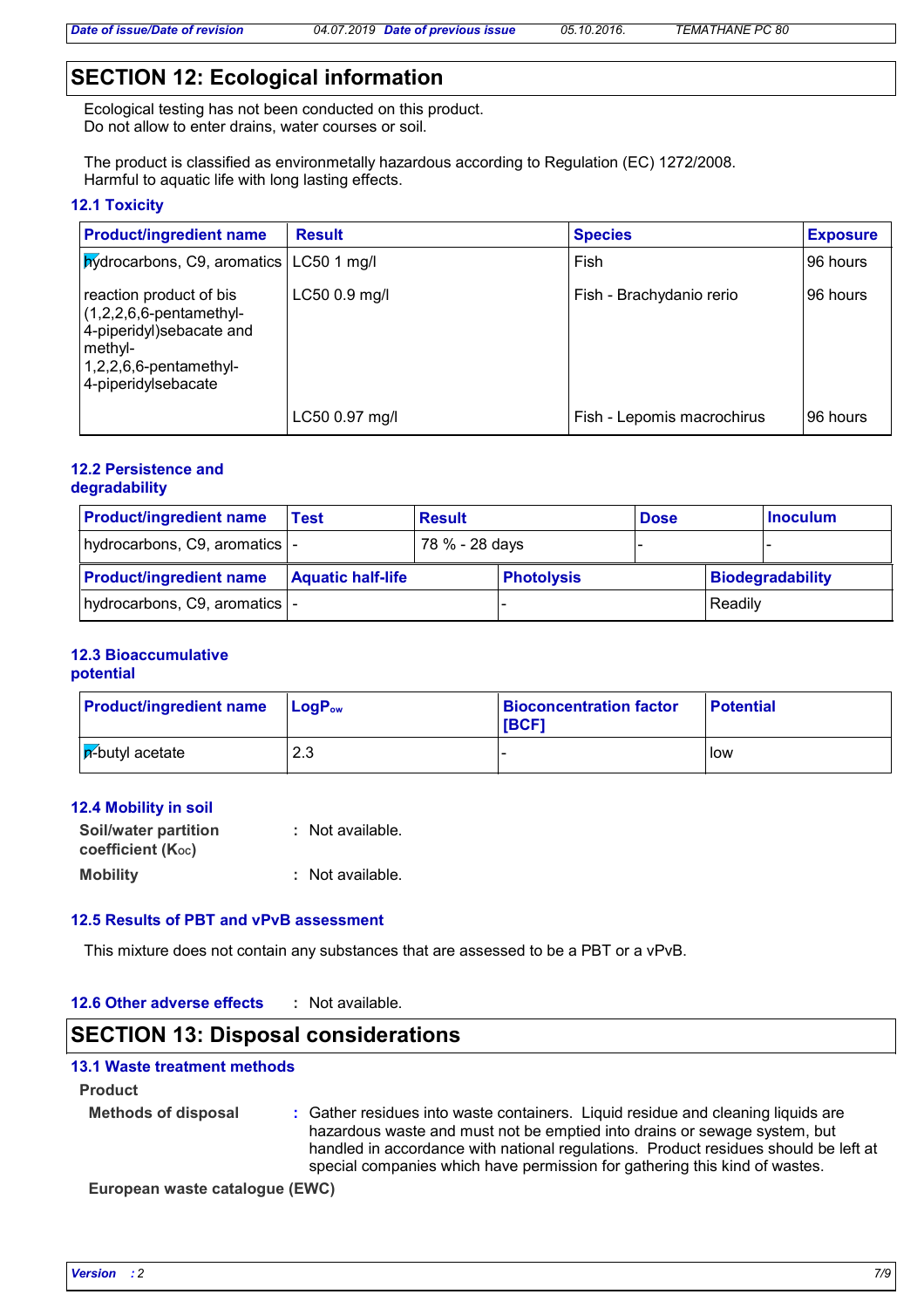| Waste code | <b>Waste designation</b>                                                          |  |
|------------|-----------------------------------------------------------------------------------|--|
| 08 01 11*  | waste paint and varnish containing organic solvents or other hazardous substances |  |

If this product is mixed with other wastes, the original waste product code may no longer apply and the appropriate code should be assigned. For further information, contact your local waste authority.

#### **Packaging**

| Methods of disposal        | : Empty packaging should be recycled or disposed of in accordance with national<br>requlations. |
|----------------------------|-------------------------------------------------------------------------------------------------|
| <b>Special precautions</b> | None.                                                                                           |

# **SECTION 14: Transport information**

|                                           | <b>ADR/RID</b> | <b>IMDG</b>    | <b>IATA</b>   |
|-------------------------------------------|----------------|----------------|---------------|
| 14.1 UN number                            | <b>UN1263</b>  | <b>UN1263</b>  | <b>UN1263</b> |
| 14.2 UN proper<br>shipping name           | <b>PAINT</b>   | <b>PAINT</b>   | <b>PAINT</b>  |
| <b>14.3 Transport</b><br>hazard class(es) | 3              | 3              | 3             |
| 14.4 Packing<br>group                     | Ш              | $\mathbf{III}$ | Ш             |
| 14.5<br><b>Environmental</b><br>hazards   | No.            | No.            | No.           |

#### **Additional information**

| <b>ADR/RID</b>                                            | : <i>Viscous liquid exception</i> This class 3 viscous liquid is not subject to regulation in<br>packagings up to 450 L according to 2.2.3.1.5.1.<br>Tunnel code (D/E)                                             |
|-----------------------------------------------------------|--------------------------------------------------------------------------------------------------------------------------------------------------------------------------------------------------------------------|
| <b>IMDG</b>                                               | : <b>Emergency schedules</b> F-E,S-E<br><b>Viscous liquid exception</b> This class 3 viscous liquid is not subject to regulation in<br>packagings up to 450 L according to 2.3.2.5.                                |
| <b>14.6 Special precautions for</b><br>user               | : Transport within user's premises: always transport in closed containers that are<br>upright and secure. Ensure that persons transporting the product know what to do in<br>the event of an accident or spillage. |
| <b>14.7 Transport in bulk</b><br>according to Annex II of | : Not available.                                                                                                                                                                                                   |

**MARPOL and the IBC Code**

### **SECTION 15: Regulatory information**

|                                                  | 15.1 Safety, health and environmental regulations/legislation specific for the substance or mixture |
|--------------------------------------------------|-----------------------------------------------------------------------------------------------------|
| EU Regulation (EC) No. 1907/2006 (REACH)         |                                                                                                     |
| <b>Other EU regulations</b>                      |                                                                                                     |
| <b>Europe inventory</b>                          | : Not determined.                                                                                   |
| <b>VOC Directive</b>                             | : This product is in scope of Directive 2004/42/CE.                                                 |
| <b>15.2 Chemical Safety</b><br><b>Assessment</b> | : This product contains substances for which Chemical Safety Assessments are still<br>required.     |